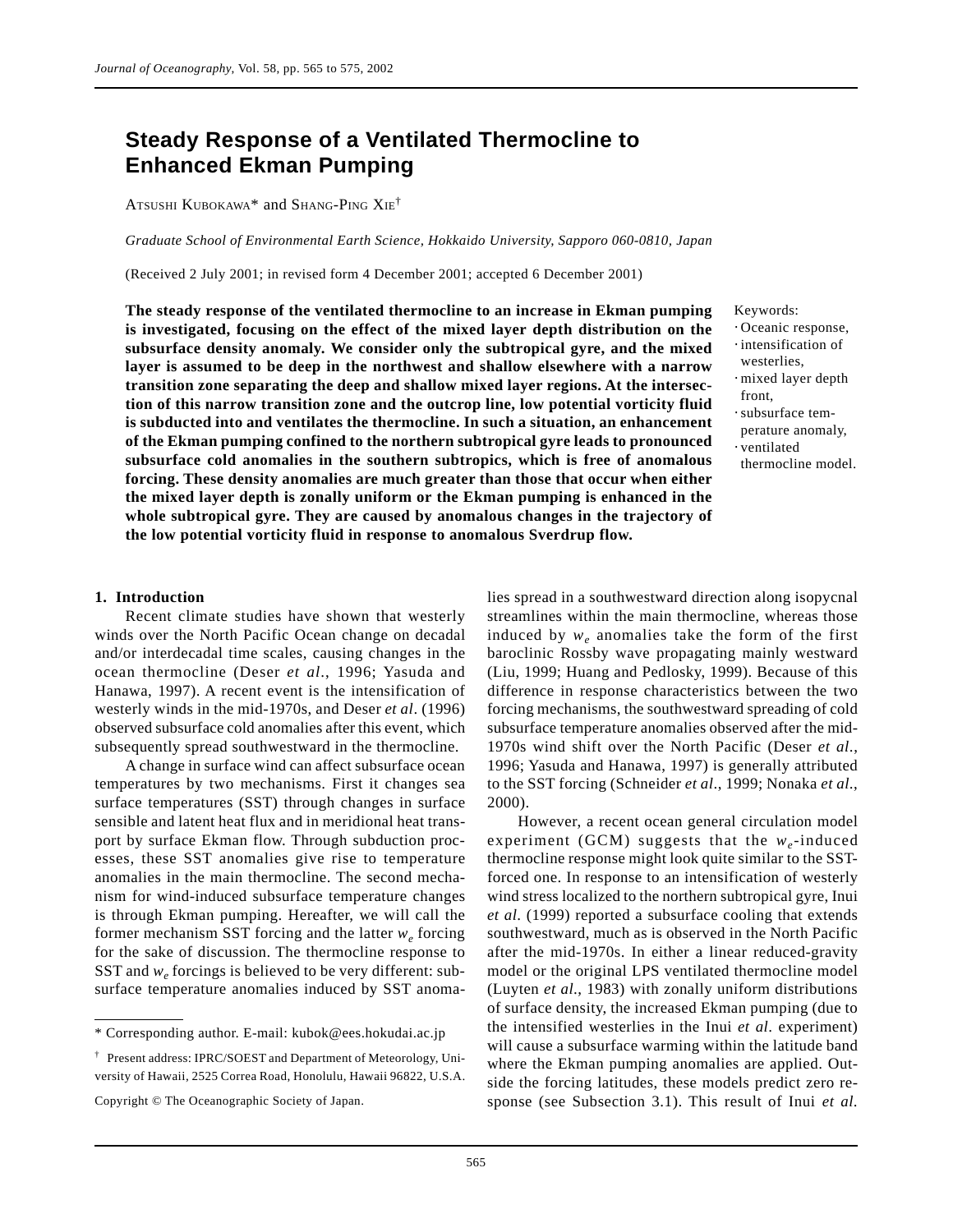(1999), in which the pronounced subsurface cooling takes place south of the forcing latitudes, seems contrary to these simple model predictions.

The subsurface density structure is determined by the three-dimensional potential vorticity distribution. Kubokawa and Inui (1999) found that the potential vorticity of ventilated fluid in an ocean GCM is strongly affected by the distribution of mixed layer depth (MLD). In ocean GCMs, the mixed layer tends to be deep in the northwest and shallow in the southeast of the subtropical gyre, and the transition zone separating the deep and shallow mixed layer is very narrow (see Williams *et al*., 1995; Kubokawa and Inui, 1999). A similar MLD distribution can also be seen in the real ocean (e.g., Huang and Russell, 1994; Suga *et al*., 1997). Kubokawa and Inui (1999) showed that the intersection of this narrow transition zone of the MLD and the outcrop line is a source of low potential vorticity (PV) fluid in an ocean GCM (see also Kubokawa, 1999), although the detailed dynamics determining the MLD distribution is still unclear. Inui *et al*. (1999) linked the subsurface cold anomaly with a change in the path of this low PV fluid, and suggested that the latter results from changes in the MLD distribution and hence in the formation region of the low-PV water. Given that the gyre circulation will change in response to an Ekman pumping anomaly, such a circulation change can also cause the path of the low-PV water to vary. This circulation-induced change in the PV distribution and its effects on subsurface temperature variations have not been investigated previously.

Motivated by these observational and GCM studies, we investigate the steady response of the thermocline to an anomalous Ekman pumping, focusing on the effects of MLD distribution that features a sharp gradient in the northwestern subtropical gyre. We use a ventilated thermocline model that allows easy modification of MLD distribution and easy interpretation of the results. Following Inui *et al*. (1999), we focus on a case where the changes of Ekman pumping are limited to the northern half of the subtropical gyre, corresponding to an intensification of the westerlies. We show that the Inui *et al*. results can be reproduced to a large extent without any anomalous changes in the MLD distribution.

Huang and Pedlosky (1999) studied a similar problem of oceanic response to anomalous Ekman pumping using the LPS model without a surface mixed layer. Most recently, Huang (2000) used a continuously stratified model that includes an MLD distribution, but its gradient is quite weak compared to that seen in the real ocean and in ocean GCMs. In our model, there is a so-called MLD front where MLD varies rapidly from deep in the northwestern subtropical gyre to shallow elsewhere. This sharp MLD gradient in the mean state strongly affects the PV distribution and is shown to have a large impact on the response of the ocean to anomalous changes in Ekman pumping. The present paper considers only a steady response of oceanic thermocline to an anomalous Ekman pumping. Recent works on the time-dependent adjustment of the thermocline show that Ekman pumping anomaly can yield the higher baroclinic modes in the south of the forcing region in transient stage, even when the surface density condition is zonally uniform (Nagakura, 1999; Dewar and Huang, 2001; Kubokawa and Nagakura, 2002), so that some caution may be needed when applying the present result to observations.

Section 2 gives a brief description of the ventilated thermocline model used here. Section 3 presents and contrasts the results from solutions with and without the MLD front. Section 4 is reserved for a summary and remarks. In addition, Appendix gives the solutions in a new coordinate system using the Sverdrup function as the zonal coordinate, which offers better insights into the anomaly generation mechanism than that presented in Section 3.

## **2. Ventilated Thermocline Model**

The ventilated thermocline model is formulated in terms of the isopycnal coordinates  $(x, y, \rho)$ , where  $x, y$ and  $\rho$  are the eastward, northward and density coordinates, respectively. Although we treat the problem in the  $\beta$  plane, there is no essential difference from that in spherical coordinates. The basic equations are the geostrophic and hydrostatic balances, the conservation of the potential vorticity along the geostrophic streamline, and a zonally integrated Sverdrup equation:

$$
-fv = -\frac{1}{\rho_0} \frac{\partial B}{\partial x}, \quad fu = -\frac{1}{\rho_0} \frac{\partial B}{\partial y}, \tag{1}
$$

$$
\frac{\partial B}{\partial \rho} = gz,\tag{2}
$$

$$
\frac{\partial z}{\partial \rho} = -f q(B, \rho),\tag{3}
$$

$$
\int_{\rho_s}^{\rho_b} z^2 d\rho - \int_{\rho_s}^{\rho_b} z^{e^2} d\rho = 2\phi, \tag{4}
$$

where *f* is the Coriolis parameter, *B* is the Bernoulli function which is the geostrophic stream function on isopycnal surfaces, *z* is the depth of the isopycnal of density  $\rho$  (*z* is zero at the sea surface and decreases downward), *q* is the potential thickness (reciprocal of the potential vorticity), the subscripts *s* and *b* and superscript *e* denote the values at the sea surface, a deep layer below which the fluid is at rest and the eastern boundary, respectively, and  $\phi$  is the Sverdrup function defined by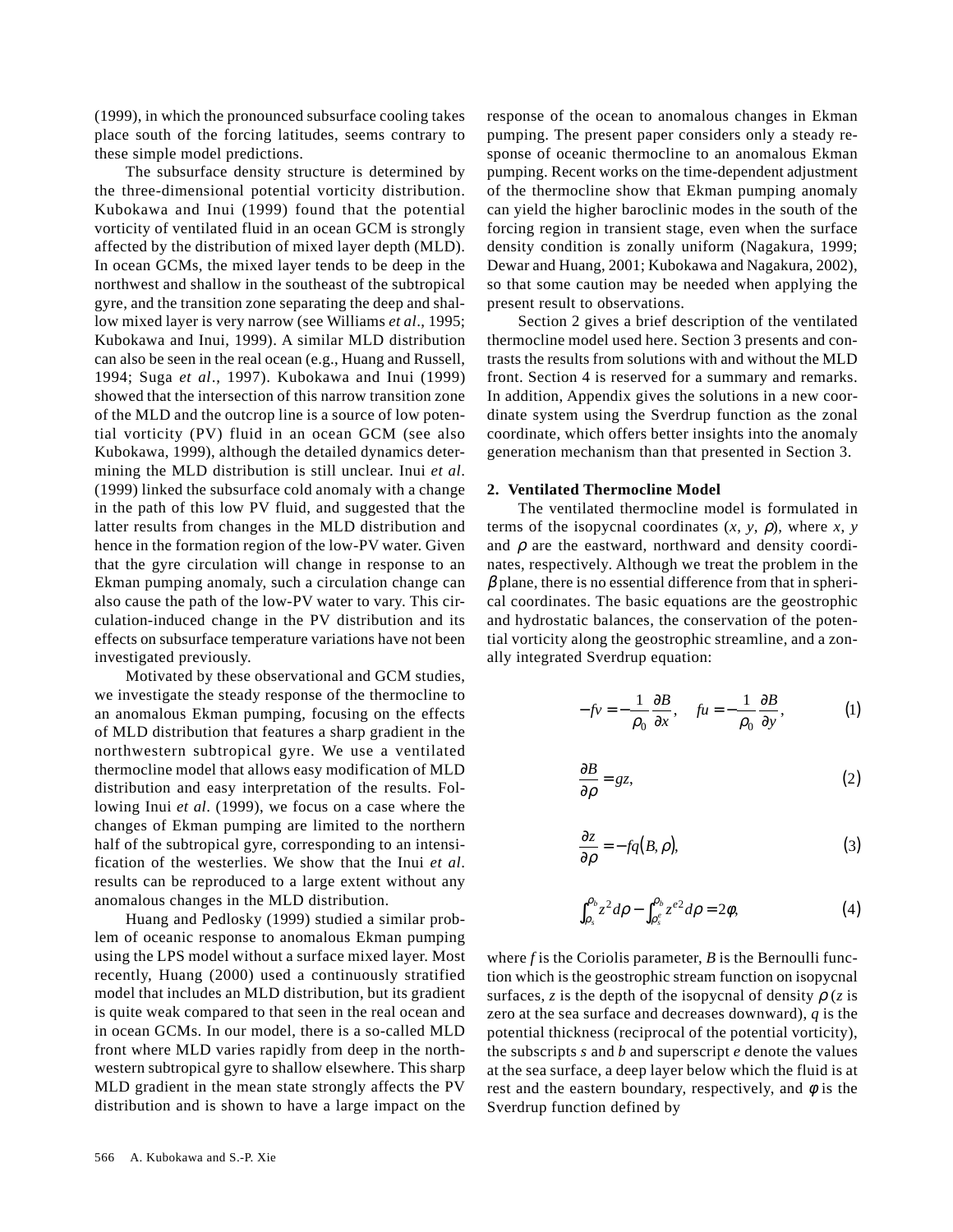$$
\phi = \frac{\rho_0 f^2}{\beta g} \int_{x^e}^x w_e dx.
$$
 (5)

Here,  $w_e$  is the Ekman pumping velocity at the bottom of a thin surface Ekman layer. The isopycnal depth at the eastern boundary below the mixed layer, *z<sup>e</sup>* , is assumed to be a prescribed function of only  $\rho$ , as in Huang and Russell (1994). The upper boundary conditions for Eqs. (2) and (3) is

$$
z = z_m \quad \text{at} \quad \rho = \rho_s \tag{6}
$$

where  $z_m$  is the prescribed depth of the base of the mixed layer, and the lower boundary condition is

$$
z = z^{e}(\rho_b), \quad B = B^{e}(\rho_b)
$$
 at  $\rho = \rho_b.$  (7)

The ventilated thermocline structure is obtained by solving Eqs.  $(2)$ – $(4)$  from the north to south. The above model equations are the same as those derived by Huang and Russell (1994), and we use the same method to solve these equations as in Kubokawa (1999). Here we outline how  $q(B, \rho)$  is determined in the model, because it is crucial in understanding subsequent results.

The potential thickness of the ventilated fluid,  $q(B, \rho_s)$ , can be determined by solving Eqs. (2) and (3) with respect to Eqs. (6) and (7), since  $q(B, \rho)$  is already known for  $\rho > \rho_{s}$ . This implies that if the mixed layer shoals in the direction of geostrophic flow at the base of the mixed layer, the subducted fluid will be thick compared with the case with uniform  $z_m$  (see Williams, 1989). This effect of the mixed layer depth distribution on the potential vorticity is very important in the present study. For deep unventilated layers that do not outcrop in the subtropical gyre,  $q(B, \rho)$  in a moving layer is assumed to be homogenized at the value at the northern edge of the subtropical gyre (Young and Rhines, 1982). For shallow isopycnals outcropping in the subtropical gyre, the potential vorticity along the streamline emanating from the western boundary is assumed to be homogenized at the value at  $(x^w, y_s(x^w, \rho))$ , where  $x^w$  is the location of the western boundary and  $y_s(x^w, \rho)$  is the outcrop latitude of the isopycnal labeled by  $\rho$ . The latter homogenized region in the shallow isopycnals is labeled hereafter as the pool region, following Luyten *et al*. (1983).

The present study makes further simplifications as in Kubokawa (1999):

1. The basin is rectangular and neither cross gyre ventilation nor eastern boundary ventilation are included.

2.  $dz^e/d\rho$  is constant for  $\rho > \rho_0$ , where  $\rho_0$  is the density of the isopycnal outcropping at the sea surface at the northern boundary of the subtropical gyre. This condition enables us to obtain the analytic solution for the deep unventilated layer, so that the model is required to solve equations numerically only for  $\rho \leq \rho_0$ .

3. The density structure in the ventilated layer where  $\rho \leq \rho_0$  is approximated by a small number of isopycnal surfaces (seven layers in this article).

4. The meridional gradient of surface density is assumed to be constant, and the surface density is longitudinally uniform.

The variables are nondimensionalized as follows:

$$
f^* = \frac{f}{f_0}, \quad \beta^* = \frac{\beta}{f_0 L_y}, \quad q^* = \frac{f_0 \alpha q}{H}, \quad x^* = \frac{x}{L_x}, \quad y^* = \frac{y}{L_y},
$$
  

$$
z^* = \frac{z}{H}, \quad \phi^* = \frac{\phi}{\alpha H^2}, \quad B^*_j = \frac{B_j}{\alpha g H}, \quad w^*_e = \frac{\rho_0 f_0^2 L_x}{\alpha \beta g H^2} w_e, \quad (8)
$$

where  $f_0$  is the Coriolis parameter at the northern edge of the subtropical gyre,  $L<sub>v</sub>$  is the north-south extent of the subtropical gyre,  $L<sub>x</sub>$  is the ocean width, *H* is the maximum thickness of the mixed layer, and  $\alpha/L_v$  gives the meridional gradient of the surface density. The asterisks denoting the nondimensional variables are dropped in the following discussion. The nondimensional  $\beta$  and  $dz^e/d\rho$ are set to be 0.7 and 3, respectively, as in Kubokawa (1999).

## **3. Method and Results**

The present brief article discusses the difference between the steady solutions with and without *w<sub>e</sub>* anomaly. We compare two cases: CASE I in which  $\rho_s$  and  $z_m$  are zonally uniform and CASE II in which  $z_m$  is allowed to vary in the longitudinal direction. In each case, we keep the distributions of  $\rho_s$  and  $z_m$  the same, but vary the strength and lateral distribution of *we*.

The Ekman pumping velocity,  $w_e$ , is assumed for simplicity to have the form  $w_e = \beta f^{-2}(w_0 + w_1)$ , where  $w_0(y) =$  $W_0 \sin \pi y$  represents the basic state and  $w_1(y)$  is an anomaly which is zero for the standard  $w_e$  case and is

$$
w_1(y) = \begin{cases} W_1 \sin 2\pi y & \text{for } y \ge -0.5\\ 0 & \text{otherwise,} \end{cases}
$$
 (9)

for the enhanced  $w_e$  case. In the following computations we set  $W_0 = 0.5$  and  $W_1 = 0.3W_0$ . This value of  $W_0$  gives a basin width of about 6000 km, if we assume that  $H = 300$ m and the other parameters are the same as those used in Kubokawa (1999). We increase the Ekman pumping only in the northern half of the gyre, which corresponds to an intensified westerly wind. We additionally consider a case in which the Ekman pumping is enhanced over the whole subtropical gyre (CASE II′ in Subsection 3.3).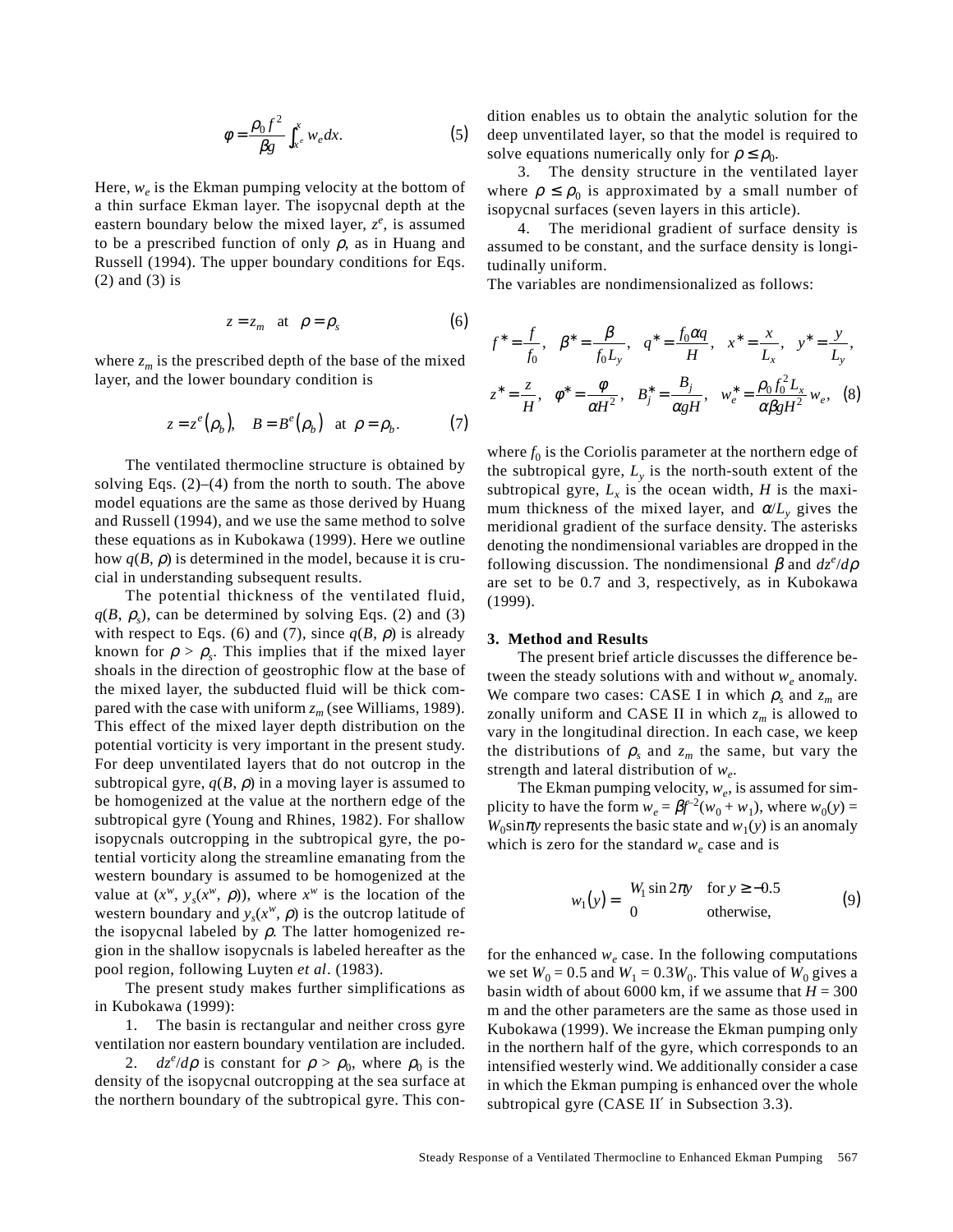

Fig. 1. Specified mixed layer depth and the depth distributions of the isopycnal surfaces for CASE I with standard  $w_e$  forcing: (a)  $z_m(x, y)$ , (b)  $z_0(x, y)$ , (c)  $z_2(x, y)$  and (d)  $z_4(x, y)$ . The horizontal dashed line in the lower two panels denotes the outcrop latitude, and the  $z_0$  surface outcrops at  $y = 0$ . The contour interval is given below each panel.

## *3.1 CASE I: Zonally uniform mixed layer depth*

Figure 1(a) shows the mixed layer depth (MLD) distribution. The surface density is assumed to be zonally uniform and is a linear function of *y*. Panels (b)–(c) show the depth distributions on isopycnals,  $z_0$ ,  $z_2$  and  $z_4$  in the standard  $w_e$  case, in which  $w_1$  is set to zero. The isopycnal surface labeled number "0" outcrops at the northern boundary of the subtropical gyre and other isopycnals are numbered in the order of decreasing density. Figure 2 depicts the depth difference between the enhanced *w<sub>e</sub>* and the standard  $w_e$  cases on the deepest four isopycnals. When  $w_e$  is enhanced for  $y > -1/2$ , the deep isopycnals,  $z_0$  and *z*1, deepen there, although the difference is small (note that the contour interval is 0.01 or 3 m if we assume  $H =$ 300 m). This warming arises from the intensified Sverdrup current confined in the latitude band where  $w_e$  is enhanced. In this case, the potential thickness functional relation,  $q(B, \rho)$ , does not change before and after the increased Ekman pumping (Appendix). On the other hand, anomalies of shallower isopycnal depths can be seen south of where anomalous  $w_e$  is imposed. This is because of the changes in the boundary of the pool region in each layer and its potential vorticity. The pool region extends slightly eastward and its potential vorticity decreases slightly. The change in pool region also affects the potential vorticity of fluid ventilated above it. Therefore, in summary, when the mixed layer depth is zonally uniform, the subsurface density anomalies are produced by the direct effect of the Sverdrup flow change and the change in the pool region, but these anomalies are small.

### *3.2 CASE II: Zonally varying mixed layer depth*

When the mixed layer depth (MLD) is not zonally uniform, the solution changes drastically. In the present article we adopt an MLD distribution similar to that in the ocean GCM experiment by Inui *et al*. (1999). In their experiment the mixed layer deepens abruptly in the northern half of the subtropical gyre and this transition zone between the deep and shallow mixed layer depths inclines northeastward. We refer to this transition zone as an MLD front hereafter. Figure 3 shows the depth distributions of the mixed layer and the isopycnals,  $z_0$ ,  $z_2$  and  $z_4$  under the standard  $w_e$  forcing. In this case the isopycnal,  $z_2$ , does not deepen monotonically westward but instead has a shallow region extending southwestward. This distortion of the density structure is caused by a strong inhomogeneity of potential vorticity below the  $z_2$  surface. As mentioned in Section 2, the potential vorticity (PV) of venti-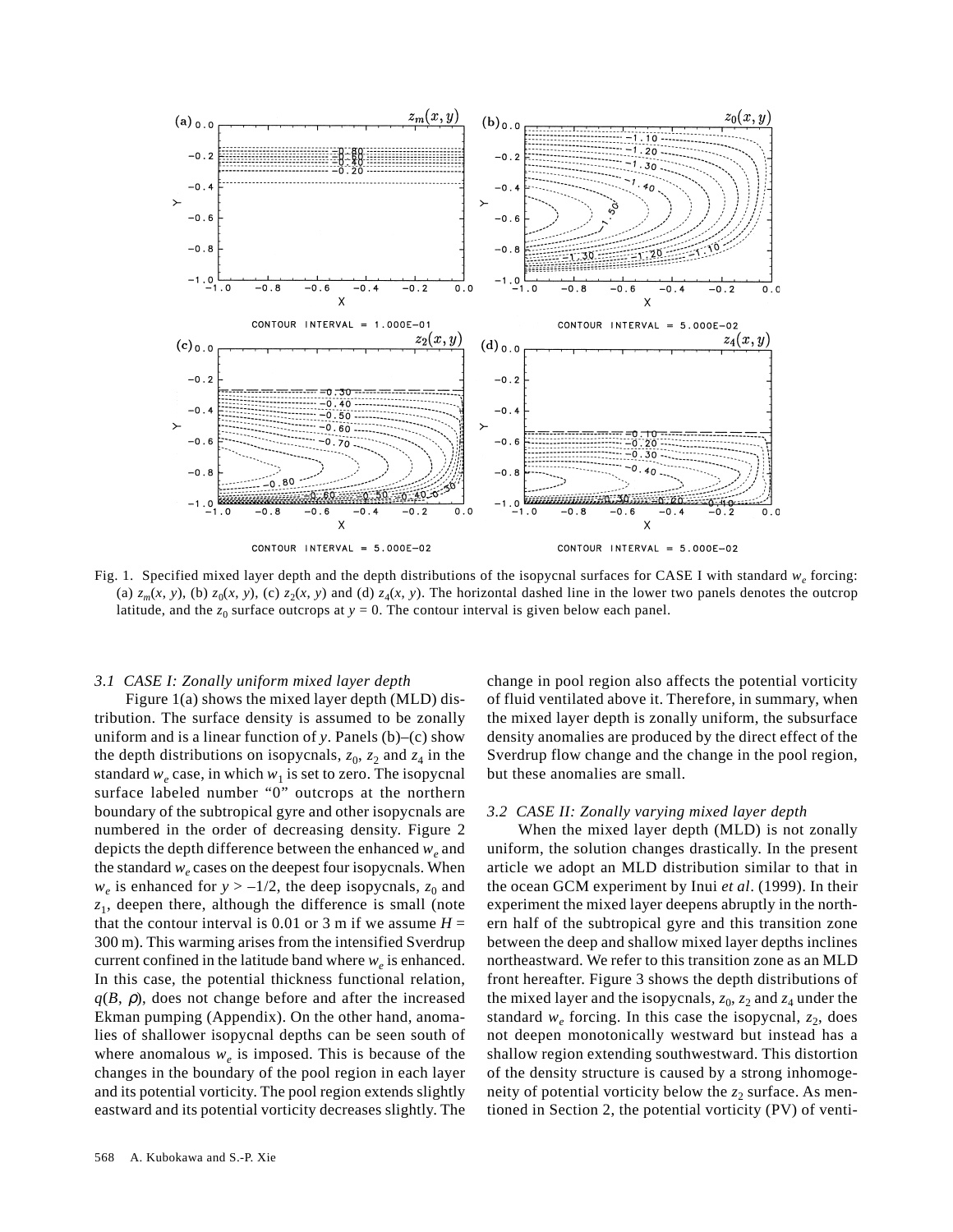

Fig. 2. Difference of the isopycnal depth of the enhanced  $w_e$  case from the standard case: (a)  $\Delta z_0(x, y)$ , (b)  $\Delta z_1(x, y)$ , (c)  $\Delta z_2(x, y)$ and (d)  $\Delta z_3(x, y)$ . Contour interval is 0.01, and the light and heavy shades denote the regions of  $\Delta z_j$  < –0.01 and  $\Delta z_j$  > 0.01, respectively. The zero contours are omitted. The horizontal dashed line in each panel denotes the outcrop latitude.

lated fluid is strongly affected by the gradient of MLD along the current, so that the minimum PV between two isopycnals is formed around the longitude where the MLD front exists between these two outcrops. Since the surface current is southeastward in the northern half of the subtropical gyre, the low PV source for each layer occurs at the eastern side of the intersection of the outcrop of shallower isopycnal surface and the MLD front. As it moves south, this low PV fluid pushes up its upper interface and causes it to shallow (see Fig. 5(a) for a zonal section). Kubokawa (1999) suggested that this low PV fluid corresponds to the subtropical mode water, and generates a subtropical countercurrent along its southern edge.

Figure 4 depicts the isopycnal depth anomalies due to enhanced  $w_e$  for the deepest four isopycnals. Note that the contour intervals here are five times larger than those in Fig. 2. The effect of the MLD distribution on the anomalies on the surface  $z_0$  is insignificant, i.e., the surface  $z_0$ deepens for  $y > -1/2$  but is almost unchanged for  $y \le$ –1/2, similar to CASE I. The shallower isopycnals, however, shoal significantly, leading to a cooling that extends southwestward. The line of the maximum depth anomaly tends to shift westward from a denser isopycnal to a lighter

one. This strong subsurface cooling south of the anomalous Ekman-pumping forcing is very similar to that in Inui *et al*.'s (1999) ocean GCM, but without any anomalous change in MLD.

Figure 5(a) shows the zonal section of the density (zonal distributions of isopycnal depths) at the central latitude of the subtropical gyre,  $y = -1/2$ . Both before and after Ekman pumping is increased, the layer thickness has a local maximum indicative of low PV fluid that is formed to the north near the intersection of the MLD front and the outcrop line. Since this intersection moves eastward as the surface density increases, the low PV regions move successively toward the east from light to dense isopycnals in this zonal section.

In response to enhanced Ekman pumping to the north, the maximum depth anomaly of an isopycnal (the difference between the solid and dashed lines) at  $y = -0.5$  occurs near the western edge of the low PV water in the layer immediately below (i.e., at  $x \approx -0.3$  for  $z_1$ ,  $-0.55$ for  $z_2$  and  $-0.85$  for  $z_3$ ). This association of anomalous subsurface cooling with the PV minimum suggests that it is caused by an anomalous westward shift of low PV fluids. Figure 5(b) shows the PV distributions in the layer between  $z_1$  and  $z_2$  for both the standard and enhanced  $w_e$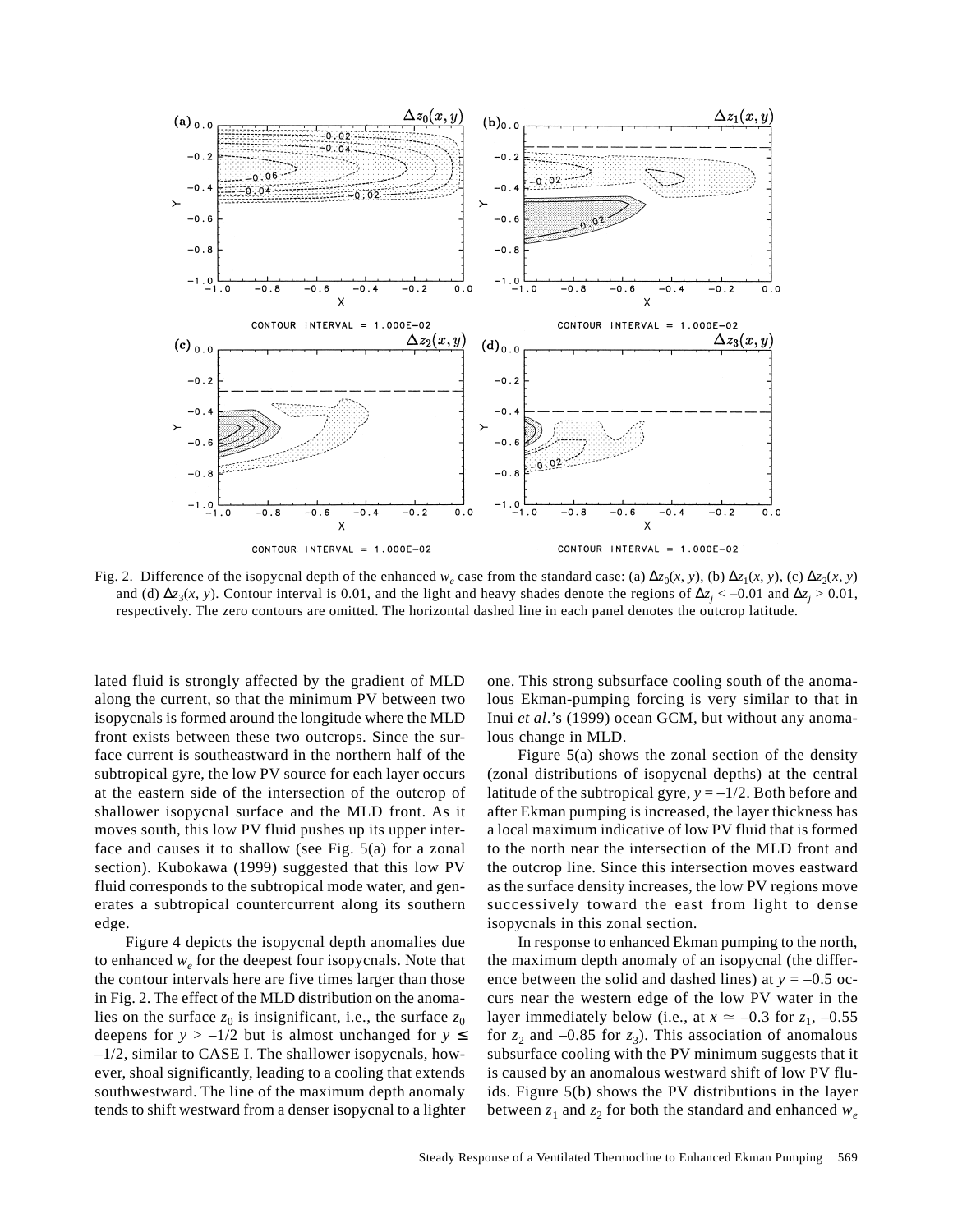

Fig. 3. Same as Fig. 1 but for CASE II in which the mixed layer depth contours slant northeastward.

cases, along with the  $z_2$  anomaly. The low PV water forms at the same longitudes at the outcrop latitude because neither surface density nor MLD change between the two cases. As the low PV water moves southward, its path shift anomalously westward in response to the increased Ekman pumping. Since the PV is conserved along the streamlines on isopycnal surfaces, this change in PV distribution is due to a westward shift of particle trajectories. Significant depth anomalies in Fig. 5(b) are bounded by the boundaries of the low PV water in the enhanced *we* case, reaffirming that the subsurface cooling results from anomalous change in the path of the PV minimum.

#### *3.3 A qualitative explanation for CASE II*

Why does the low PV fluid shift its path westward in the southern subtropics in response to an anomalous Ekman forcing confined to the north? To address this question, let us first consider the trajectory of a particle advected by the Sverdrup flow. If  $w_e$  is only a function of *y* as is assumed here, such a trajectory satisfies

$$
\frac{dx}{dy} = -\frac{\partial \phi / \partial y}{\partial \phi / \partial x} = -\frac{\beta (x - x^e)}{f^2 w_e} \frac{\partial}{\partial y} \left( \frac{f^2}{\beta} w_e \right). \tag{10}
$$

Integrating Eq. (10), we get the trajectory of a particle starting from  $(x_0, y_0)$  as

$$
x(y) = x^{e} + (x_{0} - x^{e}) \frac{f^{2}(y_{0})w_{e}(y_{0})}{f^{2}(y)w_{e}(y)}.
$$
 (11)

Therefore, the longitudinal change in trajectory due to the enhanced  $w_e$  becomes

$$
\Delta x(y) = (x_0 - x^e) \frac{w_0(y)w_1(y_0) - w_0(y_0)w_1(y)}{(w_0(y) + w_1(y))w_0(y)}.
$$
 (12)

Since  $w_1(-1/2) = 0$  and  $x_0 - x^e < 0$ ,  $\Delta x(-1/2) = 0$  $(x_0 - x^e)w_1(y_0)/w_0(-1/2)$  is always negative irrespective of the starting point,  $(x_0, y_0)$ , in CASE II. Physically, this westward shift of fluid trajectories is caused by the anomalous Sverdrup flow that is westward south of the  $w_1$  maximum. Only for a fluid particle that starts at the northern boundary  $(y_0 = 0)$ , does the advection by the anomalous eastward Sverdrup flow north of the  $w_1$  maximum exactly cancel the westward advection to the south, and  $\Delta x(-1/2) = 0$ . In the southern subtropical gyre where  $w_1 = 0$ , the Sverdrup flow remains the same before and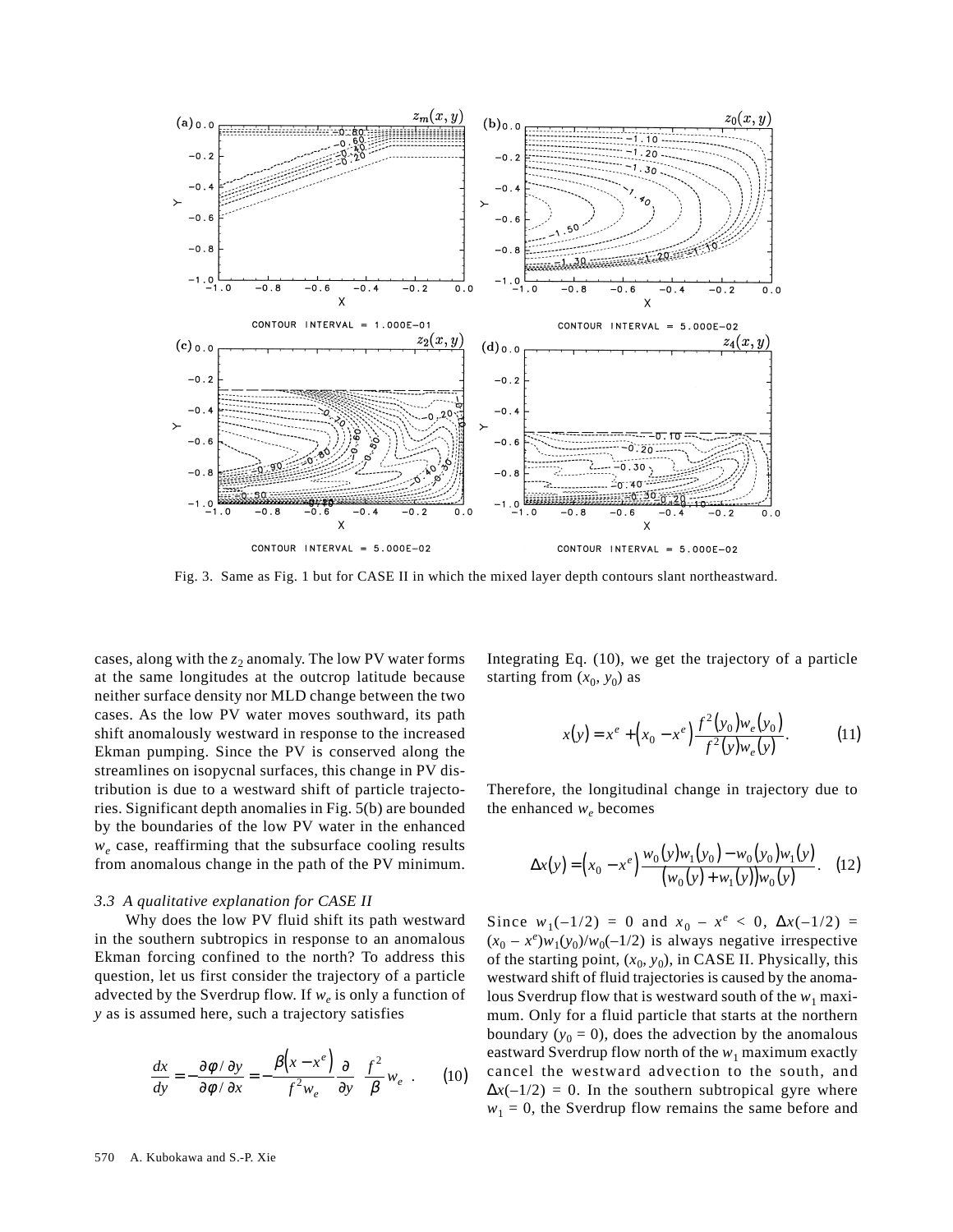

Fig. 4. Same as Fig. 2, but for CASE II. Contour interval is 0.05, and the light and heavy shades denote the regions of ∆*zj* < –0.05 and  $\Delta z_j$  > 0.05, respectively.



Fig. 5. (a) Zonal distributions of the isopycnal depths at *y* = –0.5 for CASE II, and (b) the distributions of low potential vorticity fluids in the layer between  $z_1$  and  $z_2$  superimposed on the  $z_2$  anomaly. In panel (a), dashed lines denote the isopycnals in the standard case, while the solid lines denote those in the enhanced  $w_e$  case. The heavy and light shades denote the mixed layer and the unventilated layer, respectively. In panel (b), the shade by slashes (dots) denotes the low PV region where  $(z_2 - z_1)/f \geq$ 0.35 for the standard (enhanced)  $w_e$  case. The thick dotted and dash-dotted lines denote the contours of  $(z_2 - z_1)/f = 0.35$  for these two cases, respectively.

after the anomalous Ekman pumping is applied to the north. But ∆*x* is still non-zero because the particle leaves *y* =  $-1/2$  at different longitudes ( $\Delta x(-1/2) < 0$ ).

lous shift of PV minima on isopycnal surfaces in CASE II. Its success as a qualitative explanation for CASE II is rooted in the fact that the gyre-scale adjustment in response to a wind change is captured to a large extent by

This Sverdrup argument is consistent with the anoma-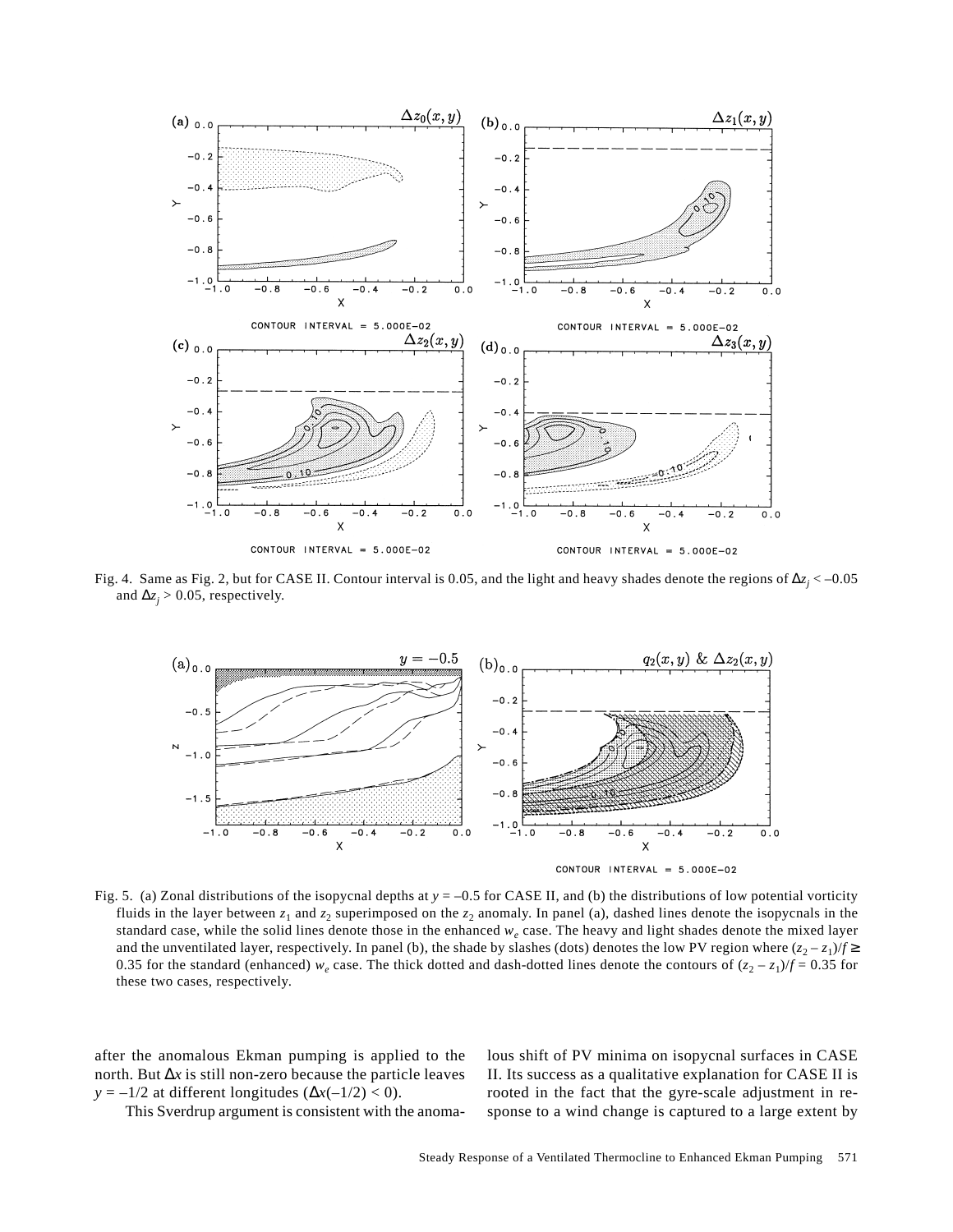

Fig. 6. Same as Fig. 4, but for  $w_e$  is enhanced in the whole subtropical gyre:  $w_1 = W_1 \sin \pi y$ . The shade denotes the regions of  $\Delta z_j$  < −0.05. The thick dotted lines and dash-dotted lines denote the contours of ( $z_2 - z_1$ )/*f* = 0.35 for the standard and enhanced *we* cases, respectively.

the Sverdrup theory. Quantitatively, however, the above argument is still quite crude as anomalous flows on different isopycnals change both the speed and direction due to the beta-spiral effect. Appendix presents a more precise explanation based on so-called Sverdrup coordinates.

The above argument predicts that if  $w_1(y)$  has the same functional form as  $w_0(y)$ , the depth anomalies will be small because  $\Delta x(y) = 0$ . To test this prediction, we make an additional computation (CASE II′) by letting  $w_1(y) = W_1 \sin \pi y = (W_1/W_0)w_0(y)$ . Indeed, the changes in both the isopycnal PV and depth distributions are all much reduced in comparison to CASE II where the Ekman pumping anomaly is confined to the northern half of the subtropical gyre (Fig. 6 vs. Fig. 4). This success of the prediction based on Eq. (12) suggests that the Sverdrup argument captures some essence of the response mechanism. In contrast to CASE II, a weak warming takes place over the whole subtropical gyre and on all the isopycnal surfaces as a result of the first baroclinic mode response to the  $w_e$  anomaly.

#### *3.4 Dependence on the width of MLD front*

As shown in the preceding subsections, the significant anomalies of the isopycnal depths in CASE II are caused by the westward shift of the low PV fluid subducted around the intersection of the MLD front and the outcrop line. In this subsection we examine the sensitivity of the result to the width of the MLD front. Figure 7 shows the dependence of the maximum depth anomaly of each isopycnal surface on the meridional scale of the MLD front. The case that the width is 0.1 corresponds to CASE II shown in Fig. 4. The anomaly pattern itself is not sensitive to the width of the MLD front (not shown). The magnitude of the anomaly, however, strongly depends on and is nearly proportional to the inverse of the meridional width. This can easily be understood as follows. In this system, the isopycnal depth anomaly is caused by the westward shift of the fluid trajectory which is dominated by the change in the Sverdrup flow, so that the magnitude of the anomaly must be proportional to the longitudinal gradient of the potential thickness (see Fig. 5(a)). The longitudinal gradient of the potential thickness is mainly caused by the gradient of the MLD along the outcrop line. Since the longitudinal gradient of the MLD is proportional to the meridional gradient of the MLD, the magnitude of the isopycnal depth anomaly is nearly proportional to the inverse of the meridional width of the MLD front, as seen in Fig. 7.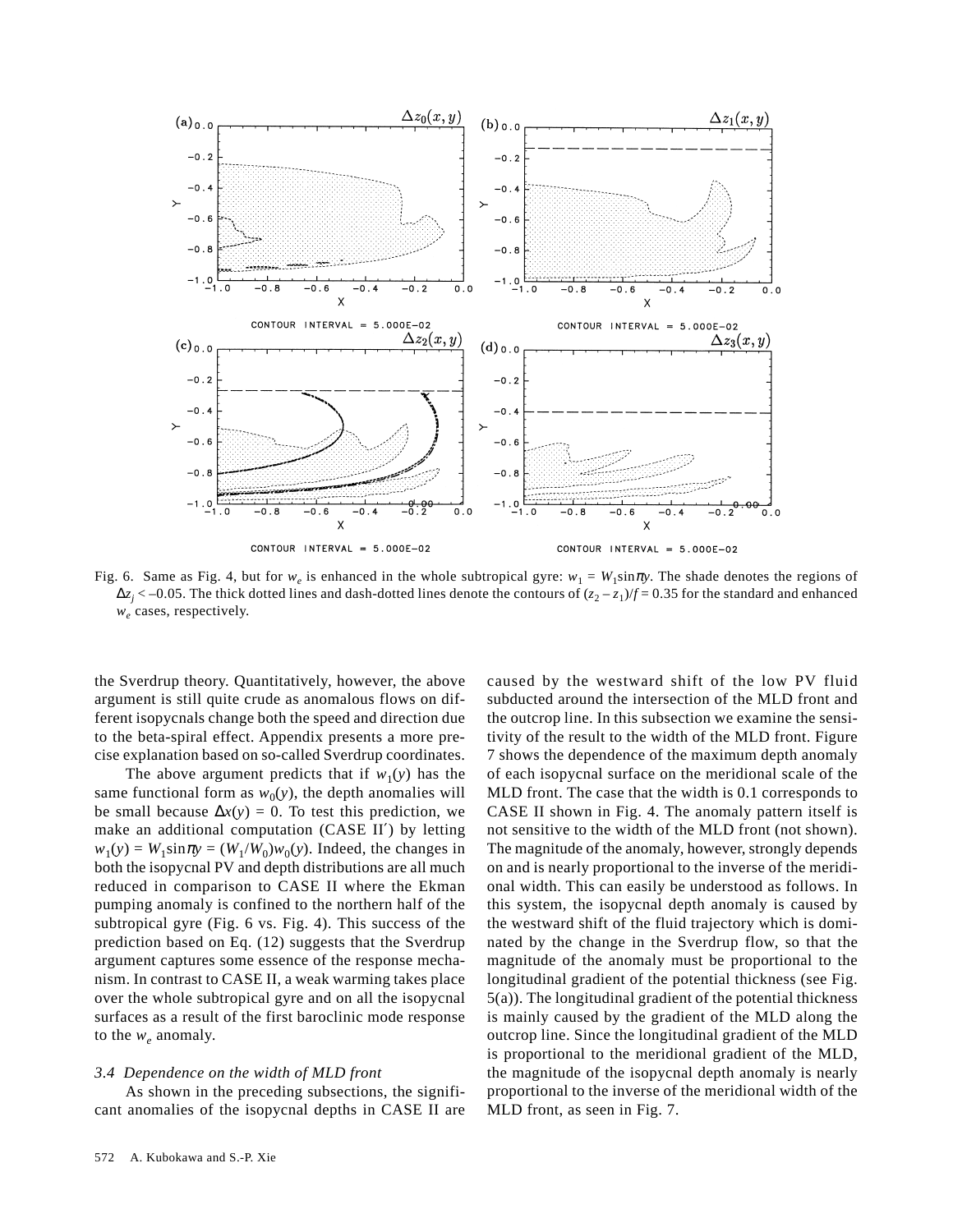

Fig. 7. Dependence of the maximum depth anomaly of each isopycnal surface on the width of the MLD front:  $\Delta z_1$  (+),  $\Delta z_2$  (○),  $\Delta z_3$  (□),  $\Delta z_4$  (◇), CASE II corresponds to the width  $= 0.1$ . The functional form of the MLD distribution used in this paper is the same as in Kubokawa (1999), and the horizontal axis in this figure is  $\gamma_0^{-1/2}$  in (4.4) in Kubokawa (1999).

## **4. Summary and Remarks**

In the present article we have investigated the steady response of the ocean thermocline to an increase in Ekman pumping that is confined to the northern half of the subtropical gyre. The thermocline slightly deepens in the latitude band where the Ekman pumping is increased, much as one can expect from the response of the first baroclinic mode Rossby wave. In addition to this local effect, a remote response is also found in the southern subtropical gyre where the anomalous forcing vanishes and no first mode Rossby wave is excited. In particular, when there is a sharp MLD front in the model climatology, a pronounced subsurface cooling occurs in the ventilated thermocline along the characteristics in the forcing-free southern subtropics. This cooling is attributed to the changes in the path of the low potential vorticity fluid formed near the intersection of the outcrop line and the MLD front. We suggest that the changes in the PV distribution are in turn mainly due to those in the advection by the Sverdrup flow. As the low potential vorticity fluids move westward, they push up the isopycnals above them and cause cooling. This advective mechanism can operate without any anomalous changes in MLD that is at the heart of the mechanism proposed by Inui *et al*. (1999) for subsurface cooling. In their mechanism, MLD changes shift the formation region of the low PV fluid, leading to changes in their subsequent paths. In reality, these two mechanisms are likely to operate cooperatively and give rise the strong cooling reported in their GCM experiment.

Very recently, Xie *et al*. (2000) forced an ocean GCM of the North Pacific with the observed wind stress for the past four decades and reported that the changes in the path of low potential vorticity mode waters are a major cause of the subsurface density variability in the model subtropics. They speculated that both Inui *et al*.'s and the advective mechanisms may be responsible for the anomalous zonal excursion of mode waters in their GCM simulation. Our calculation has demonstrated that the latter can indeed be operational without MLD anomalies.

The present study considered only the effect of zonal MLD variations on the thermocline response to a change in Ekman pumping velocity. The response has higher baroclinic mode structures in the vertical (see Fig.  $5(a)$ ) despite the absence of anomalous density forcing. Such higher baroclinic mode response to anomalous  $w_e$  is also possible if the surface density is not zonally uniform, as is discussed by Huang and Pedlosky (1999). Surface density and MLD distributions are key to determining the potential vorticity of a ventilated fluid, and an anomalous Ekman pumping changes the advection of potential vorticity, which in turn causes subsurface density anomalies. Generally, it can be shown that an anomalous *we* has a similar effect to imposing a surface density anomaly if either surface density or mixed layer depth varies in the zonal direction (Appendix).

### **Acknowledgements**

The authors thank the reviewers for their valuable comments. This work was financially supported by the Japanese Ministry of Education, Science and Culture, and the Japan Society for the Promotion of Science. This is IPRC contribution No. 145 and SOEST contribution No. 5917. The GFD-DENNOU Library was used for drawing the figures.

## **Appendix: Solutions in the Sverdrup Coordinates**

A coordinate transformation that replaces *x* with a single-valued function  $\phi(x, y)$  can cast the solutions of the thermocline equations,  $B(x, y, \rho)$  and  $z(x, y, \rho)$ , into forms of  $B(\phi, y, \rho)$  and  $z(\phi, y, \rho)$ . Here we choose  $\phi$  to be the Sverdrup function defined by Eq. (5). This transformation eliminates the explicit dependence on  $w_e$  because Eqs. (2)–(4) explicitly depend neither on *x* nor  $w_e$  but on  $\phi$ , and the boundary conditions at the sea surface Eqs. (6)–(7) and at the eastern boundary can all be written in terms of  $(\phi, y, \rho)$ . We refer to  $(\phi, y, \rho)$  as the Sverdrup coordinate system (Kubokawa, 1995). This coordinate system is not entirely new; analytic solutions of the LPS model (Luyten *et al*., 1983) are often written as functions of the Sverdrup function and *f*, and their dependence on *x* and *we* appears only through the Sverdrup function  $\phi(x, y)$ . This transformation involves only the horizontal axes and does not make any a priori assumption on the vertical structure of flow velocity. In fact, the baroclinic flow structure will come out as part of the solution. As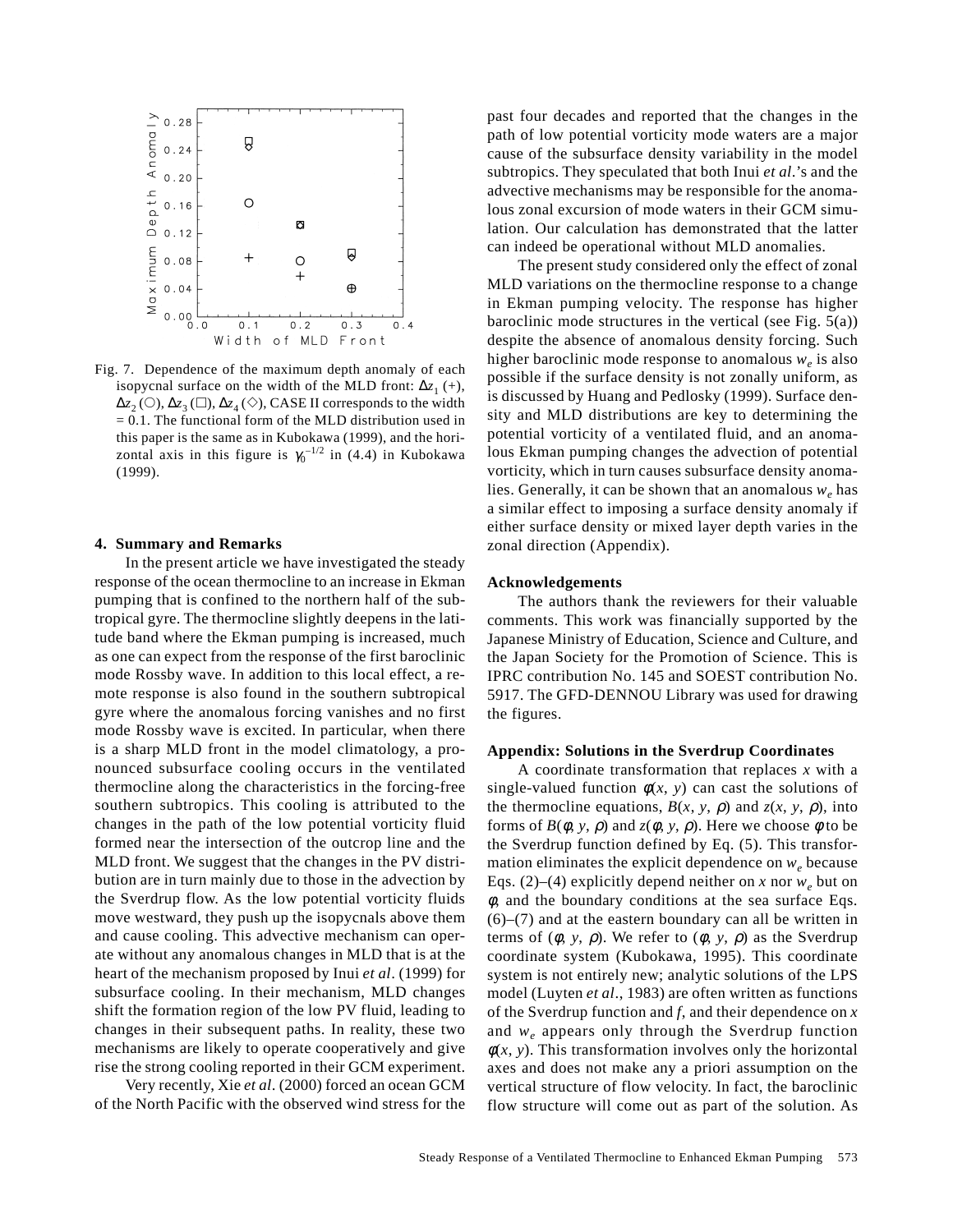

Fig. A1. Distribution of the Bernoulli function in the layer between  $z_1$  and  $z_2$  in the Sverdrup coordinates for (a) CASE I, (b) CASE II and (c) CASE II′. Panel (d) shows the contour where the mixed layer depth is 0.2. In all the panels, those for both the standard  $w_e$  case (dotted lines) and the enhanced  $w_e$  case (solid lines) are plotted. The thick dotted and solid curves denote the location of the western boundary for standard and enhanced  $w_e$  cases, respectively, and the eastern boundary exists at  $\phi$  = 0. The shaded regions in Panels (b) and (c) denote the minimum potential vorticity regions where potential thickness,  $(z_2 - z_1)/f$ , is larger then 0.775 for the standard  $w_e$  case (light shade) and 0.795 for the enhanced  $w_e$  case (heavy shade). The contour interval for the Bernoulli function is 0.02 for all the panels. The horizontal dashed line denotes the outcrop latitude of  $z_2$  interface.

will become clear, this Sverdrup coordinate system has certain advantages in understanding solution behavior.

The transformation from Sverdrup coordinates to  $(x, y)$  coordinates, when  $w_e$  is only a function of y as is in this study, can be simply done by

$$
x = xe + \frac{xw - xe}{\phiw(y)} \phi,
$$
 (A.1)

where  $\phi^w$  is the  $\phi$  coordinate of the western boundary:

$$
\phi^{w}(y) = \frac{f^{2}}{\beta} (x^{e} - x^{w}) w_{e}(y).
$$
 (A.2)

Therefore, an enhancement of  $w_e$  pushes the western boundary  $(\phi^w)$  to the west in Sverdrup coordinates, and the zonal distribution of mixed layer depth is also stretched westward, because  $z_m(\phi, y) = z_m(f^2)\beta^{-1}(x^e$  $x)w_e(y)$ , *y*) (Fig. A1). That is, a change in  $w_e$  affects the solutions in Sverdrup coordinates through the changes in  $\phi^w$  and  $z_m(\phi, y)$  in the present model.

In CASE I, surface boundary conditions are zonally uniform and thus remain the same in the standard and the enhanced  $w_e$  cases in Sverdrup coordinates. The only difference is in the stretched western boundary, which causes small changes in the Bernoulli function in the western region (Fig.  $A1(a)$ ). In the eastern region, the solutions are identical to each other in the  $(\phi, y)$  plot because the functional relation between the potential thickness and the Bernoulli function,  $q(B, \rho)$ , is the same. Transformed into real space, the solution becomes dependent on  $w_a$ , because  $B(\phi, y, \rho) = B(\int^2 \beta^{-1}(x^e - x) w_e(y), y, \rho)$ . An increased  $w_e$  is equivalent to displaying  $B$  in a compressed *x*-coordinate at a compression rate of  $w_e$ . Because this coordinate compression rate is independent of density, the resultant anomalies have a first baroclinic mode structure in real space.

In CASE II, the mixed layer depth front moves westward in response to the enhanced  $w_e$ , and so does the source of the low potential vorticity in the  $(\phi, y, \rho)$  space,